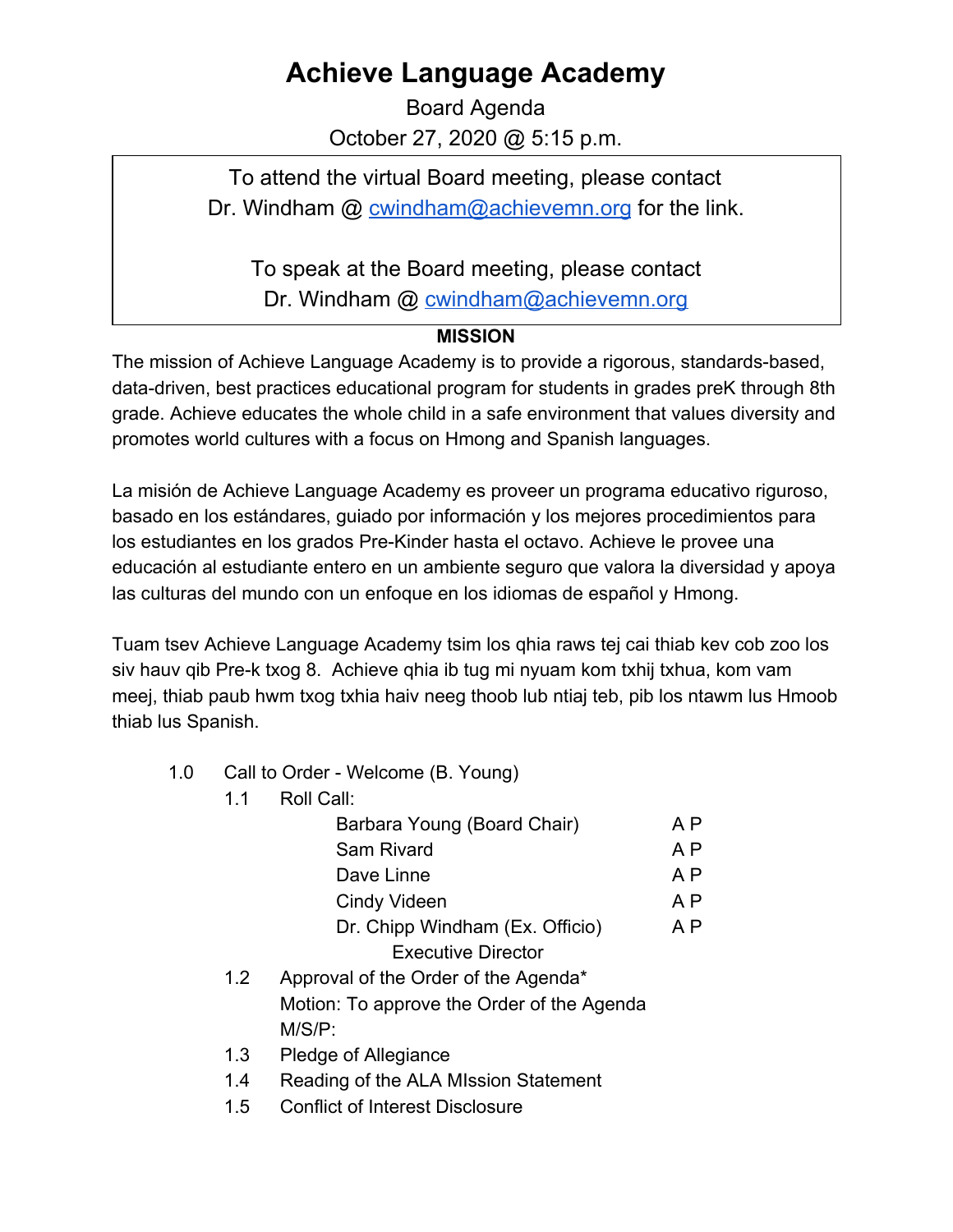- 2.0 Information and Communications (B. Young)
	- 2.1 Public Comment
	- 2.2 Authorizer Communication/Comments
	- 2.3 Executive Director Report\*
- 3.0 Approval of the Consent Agenda (B. Young) Motion: To approve the Consent Agenda M/S/P:
	- 3.1 September 2020 Meeting Minutes\*
	- 3.2 Covid-19 HVAC Work (Gilberts)\*
	- 3.3 Covid-19 T-Moblie Hotspots\*
	- 3.4 Learning3 Technology Support Contract\*
- 4.0 Business (B. Young)
	- 4.1 Governance
		- 4.1.a Election Update
	- 4.2 Human Resources
		- 4.2.a Staffing Update Discussion\*
			- Admin

None

Staff

Henry Grunau - 5th Grade Math/Science Laurie Wagner - Special Education Covid Childcare Educational Assistant - temp Covid Driver - temp

Motion: To approve temporary positions to be funded through CRF funds, which includes an Educational Assistant for childcare and a driver for deliveries. M/S/P:

- 4.3 Finance
	- 4.3.a September Finance Report\*
	- 4.3.b Audit Update
	- 4.3.c Revised FY21 ALA Budget\* Motion: To approve the revised FY21 ALA school budget. M/S/P:
- 4.4 Operations
	- 4.4.a Covid-19 Update